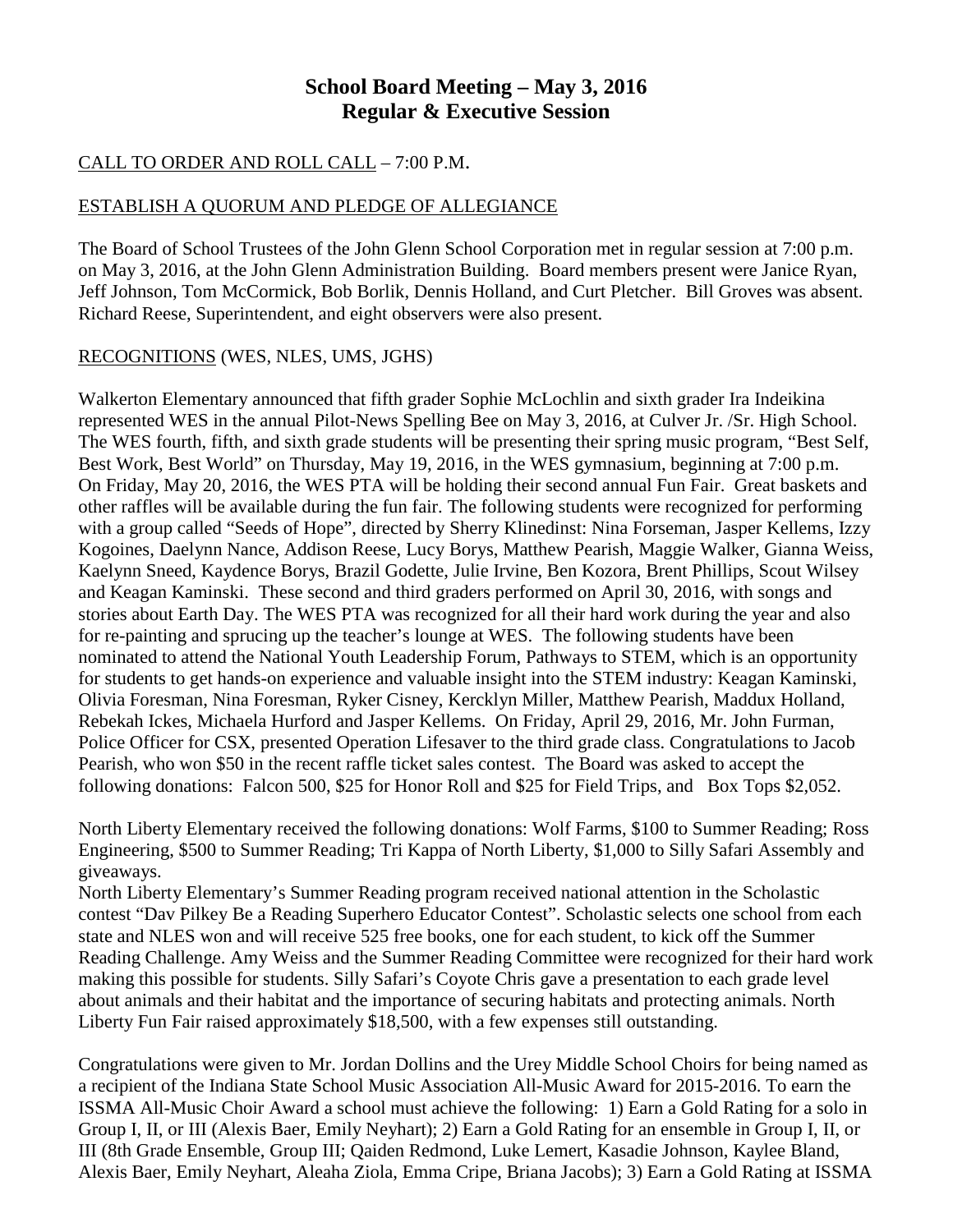Jazz Contest (Sound Sensation); and 4) Earn a Gold Rating at ISSMA Organization in Group I, II, or III (8th Grade, Group I; 7th Grade, Group III). Congratulations to seventh graders, Trinity Baker and Jake Knowlton, and eighth graders, Hailey Rough and Jaime Galvez, for being named May Students of the Month. The following students were "Caught Doing Good" during the month of April and will be rewarded with a pizza and pop lunch: Justin Dresbach, McKenzie Hudgen, Monica Kildow, Keagon Lewellyn, Matthew Moore and Samuel Thomas.

Mr. Will Morton, John Glenn High School Principal, announced Ashley Burnett has signed with Indiana Tech. John Glenn art students recently participated in the VFW Patriotic Art Contest and earned First through Third Place. Lily Greathouse received first place, \$100, and will compete at the state competition. Additionally, her charcoal piece, "Braveheart," will be hung in a museum in Indianapolis. Sarah Scott received second place and \$50, and Anistazia Barnes received third place and \$25. Seven students from the John Glenn School Corporation were chosen from a pool of students who auditioned from the states of Michigan, Illinois, Ohio, and Indiana to participate in the American Choral Directors Association (ACDA) Conference. Urey Middle School students Connor Arick, Sam Carson, and Luke Lemert were chosen to perform with the Middle School Boys Honor Choir under the direction of Henry Leck, the founder and 30-year conductor of the Indianapolis Children's Choir. UMS also sent Alexis Baer, Emily Neyhart, and Ariel Tysver to sing under Ruth Dwyer, composer/conductor who led the Middle School Girls Honor Choir. Tess Bladow was chosen from John Glenn High School to sing under the direction of Dr. Joe Miller, Professor and Director of Choral Activities at Westminster Choir College, one of the oldest and most well-established choral programs in the country. The conference and performance took place at the Palmer House Hotel in downtown Chicago. The JGHS Spring Spectacular will take place on Friday, May 13 and Saturday, May 14, 2016 in the JGHS Auditorium at 7:30 p.m. On Saturday, May 14, a fundraiser will be held at the high school, "Drive for Isaac", will take place from 9:00 a.m. to 3:00 p.m. In addition, Nelson's Port-a-pit will be at the high school from 10:00 a.m. to 3:00 p.m. and a fish fry will be offered in the cafeteria from 3:00 p.m. to 7:00 p.m. On Sunday, May 15, 50 high school musicians will participate in a music celebration at First Presbyterian Church, Walkerton, at 10:30 a.m.

A motion to accept the donations as presented was made by Tom McCormick and seconded by Jeff Johnson. The motion passed with a six to zero vote.

## CONSENT AGENDA ITEMS #1 – 3

- 1. Approve Minutes April 19, 2016 Regular Session
- 2. Approve Claims # 553 615
- 3. Personnel Recommendations

#### *Retirements/Resignations*

| a.          | Tim McLochlin           | Ag Teacher/FFA Advisor, John Glenn High School                     |
|-------------|-------------------------|--------------------------------------------------------------------|
| $b_{1}$     | Lisa Sleek              | Corporation Secretary, John Glenn School Corporation               |
| $c_{\cdot}$ | <b>Suzanne Lawson</b>   | Diagnostician, John Glenn School Corporation (34 years total       |
|             |                         | experience with JESSE and JGSC)                                    |
| d.          | MaryAnn Christensen     | School Psychologist, John Glenn School Corporation (23 years total |
|             |                         | experience with JESSE and JGSC)                                    |
| e.          | Caleb Hadden            | Boys' Assistant Varsity Basketball Coach, John Glenn High School   |
|             | f. Crystal Edgerton     | Cafeteria Staff, North Liberty Elementary School                   |
|             | Appointments/Transfers  |                                                                    |
| a.          | <b>Lynnette Markley</b> | Ag Teacher/FFA Advisor, John Glenn High School                     |
|             |                         |                                                                    |

Mr. Morton introduced Mrs. Markley to the Board, and Mrs. Markley then answered several questions posed to her from board members. Dennis Holland made a motion to approve Consent Agenda Items 1 - 3, and Jeff Johnson seconded the motion. The motion passed with a six to zero vote.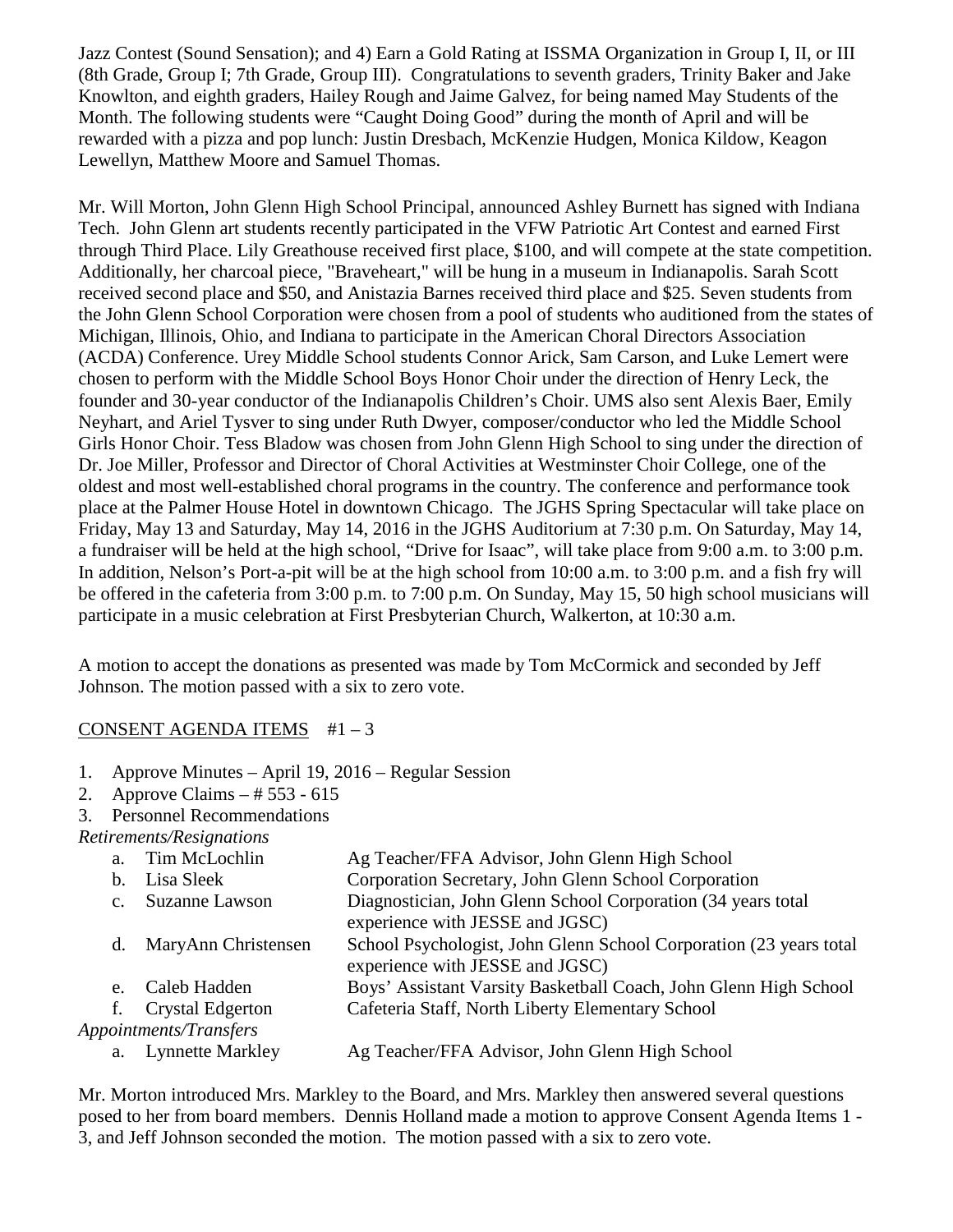#### NEW BUSINESS

## 1. Approve First Reading of Special NEOLA Policy Updates

The special updates from NEOLA must be approved by the Board by June 1, 2016 and posted on the website by September 1, 2016, per DOE regulations. A short discussion was held to review the policy revisions before Janice Ryan made a motion to approve the first reading of the special NEOLA policy updates. The motion was seconded by Tom McCormick and the motion passed with a vote of six to zero.

#### 2. Approve School Lunch Price Increase

Celeste Dooms, Food Service Director, presented to the Board a request to raise lunch prices by ten cents. New lunch prices for  $K - 6$  will be \$1.90 and  $7 - 12$  will be \$2.15. Staff lunches will increase from \$3.00 to \$3.25. Breakfast prices will not increase. Janice Ryan made a motion to approve the request to raise school lunches to \$1.90 for grades  $K - 6$ , \$2.15 for grades  $7 - 12$ , and \$3.25 for staff lunches. Jeff Johnson seconded the motion, and the motion passed with a vote of six to zero.

## 3. Approve Purchase Request for JGHS Class of 2020 1:1 Devices from CDW-G for \$41,075

Andy Stegemiller submitted three bids to the Board for the purchase of Chromebooks for the class of 2020 (incoming freshmen). CDW-G was the lowest bidder with a price of \$41,075 for 155 Asus C202 Chromebooks, 155 heavy duty cases, and management software. Mr. Reese noted that the funds to pay for this purchase will come from the Common School Loan. Mr. Stegemiller answered several questions from the Board before Jeff Johnson made a motion to approve the purchase from CDW-G for \$41,075 for 155 Asus C202 Chromebooks, 155 heavy duty cases, and management software. Dennis Holland seconded the motion, and the motion passed with a vote of six to zero.

#### REPORTS

- 1. Superintendent's Report
	- a) IEERB Compliance Report and Recommendation

Mr. Reese discussed issues cited by I.E.E.R.B. that will need to be resolved on the current Master Teacher Contract before moving forward into negotiations this fall. This is information the JGEA and the JGSC will discuss and rectify prior to the completion of the 2016-2017 Master Teacher Contract.

Mr. Reese also shared information concerning the JGHS Prom held on April 30, 2016.

2. Conference Requests

#### BOARD COMMENTS/QUESTIONS

Dennis Holland reminded board members of the FFA Banquet on May 20, 2016, at 5:30 p.m. in the high school cafeteria.

Mr. Morton announced to board members that John Glenn High School has moved up from 21<sup>st</sup> to 19<sup>th</sup> place in the U.S. News and World Report's ranking of top schools in Indiana.

| <b>NEXT MEETING DATE:</b> | May 17, 2016 7:00 P.M. ADMN |  |  | <b>Regular Session</b> |
|---------------------------|-----------------------------|--|--|------------------------|
|---------------------------|-----------------------------|--|--|------------------------|

#### ADJOURNMENT

Bob Borlik called the meeting adjourned at 7:56 p.m.